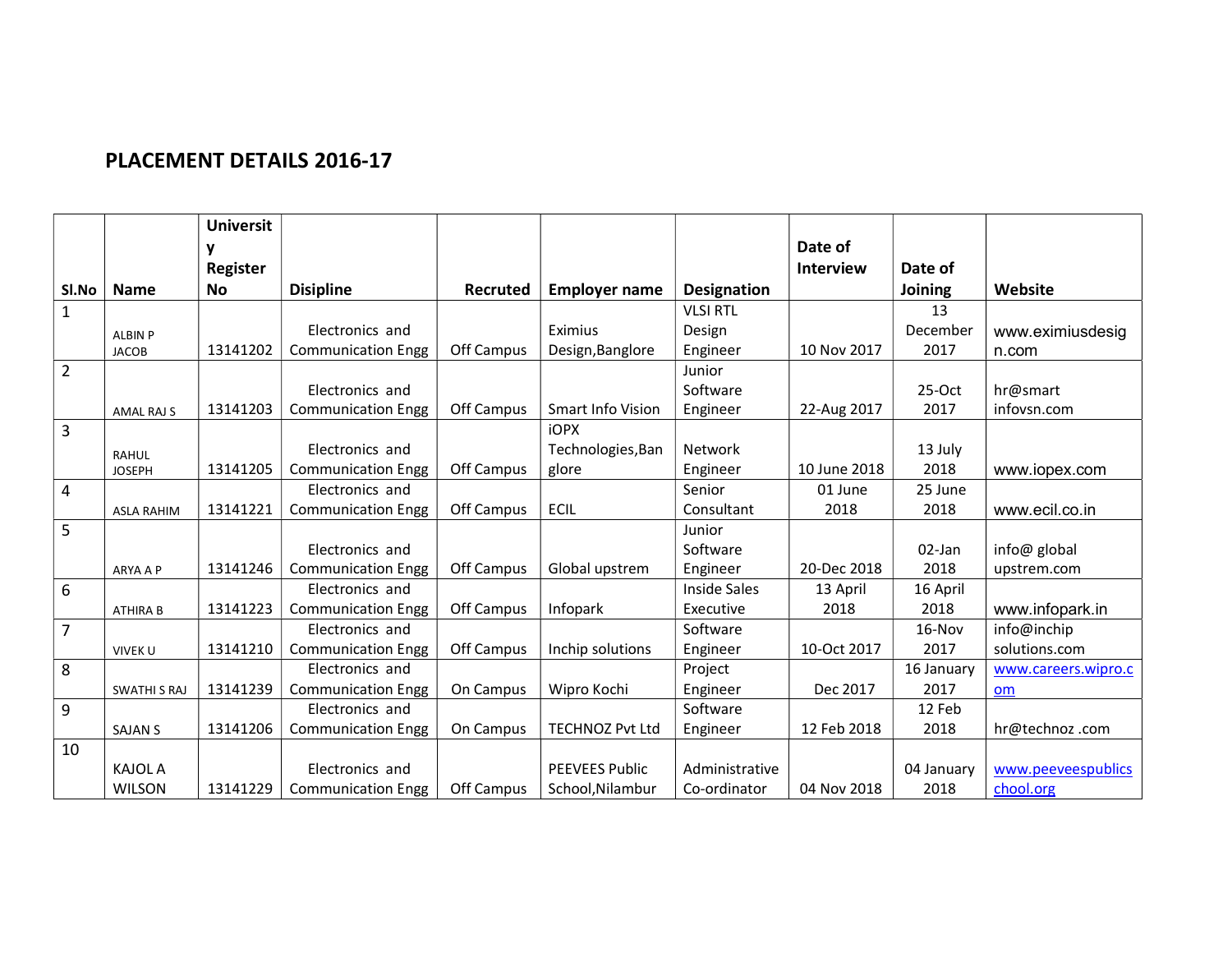| 11 |                   |          |                           |            |                           | System     |               |           |                    |
|----|-------------------|----------|---------------------------|------------|---------------------------|------------|---------------|-----------|--------------------|
|    |                   |          | Electronics and           |            | American                  | Software   |               | 07 May    |                    |
|    | <b>RENCY REJI</b> | 13141231 | <b>Communication Engg</b> | Off Campus | Megatrends                | Engineer   | 07 May 2018   | 2018      | www.amiindia.co.in |
| 12 |                   |          |                           |            |                           |            |               |           | www. united        |
|    |                   |          |                           |            |                           |            |               | 21        | electrical         |
|    | <b>SETHULEKS</b>  |          | Electronics and           |            | <b>United Electrical</b>  |            |               | December  | industries.co.in   |
|    | HMI G             | 13141233 | <b>Communication Engg</b> | Off Campus | Industries Ltd            | Technician | 10 Nov 2017   | 2017      |                    |
| 13 |                   |          |                           |            |                           |            |               |           | www.sislinfotech.c |
|    | VINAYALAT         |          | Electronics and           |            | SISL Infotech Pvt         |            | 01 April      | 21 April  | <b>om</b>          |
|    | HA V              | 13141242 | <b>Communication Engg</b> | Off Campus | Ltd                       | Programmer | 2018          | 2018      |                    |
| 14 |                   |          |                           |            |                           |            |               |           | www.safe           |
|    | <b>SHILPA</b>     |          | Electronics and           |            | Safe Power                |            |               | 21-May    | powerindia.com     |
|    | <b>MENON</b>      | 13141234 | <b>Communication Engg</b> | Off Campus | Industries                | Tester     | 03-Feb 2018   | 2018      |                    |
| 15 |                   |          |                           |            | <b>CADD Centre</b>        |            |               |           | Kl.payyannur@cad   |
|    | SHUHADA           |          | Electronics and           |            | <b>Training Services,</b> | Course     |               | 01 May    | dcentre.ws         |
|    | К                 | 13141235 | <b>Communication Engg</b> | Off Campus | Payyannur                 | Counselor  | 10 April 2018 | 2018      |                    |
| 16 |                   |          |                           |            |                           |            |               |           | palazhiagencykym   |
|    | <b>MANU A</b>     |          | Electronics and           |            |                           |            | 22 March      |           |                    |
|    |                   | 13141244 | <b>Communication Engg</b> | Off Campus | V-Guard                   | Technician | 2017          | May 2017  | @gmail.com         |
| 17 | Shamla            | 13141233 | Electronics and           | Off Campus | Gatikk                    | Mobile     | 17 July 2017  | 20        | www.gatikk.co.in   |
|    | Beegam            |          | <b>Communication Engg</b> |            |                           | Developer  |               | September |                    |
|    |                   |          |                           |            |                           | Technician |               | 2017      |                    |
| 18 | Govind A U        | 13141204 | Electronics and           | Off Campus | Gatikk                    | Mobile     | 17 July 2017  | 20        | www.gatikk.co.in   |
|    |                   |          | <b>Communication Engg</b> |            |                           | Developer  |               | September |                    |
|    |                   |          |                           |            |                           | Technician |               | 2017      |                    |
| 19 | Athira Ravi       | 13141223 | Electronics and           | Off Campus | Gatikk                    | Mobile     | 17 July 2017  | 20        | www.gatikk.co.in   |
|    | L                 |          | <b>Communication Engg</b> |            |                           | Developer  |               | September |                    |
|    |                   |          |                           |            |                           | Technician |               | 2017      |                    |
| 20 | Varsha            | 13141239 | Electronics and           | Off Campus | Gatikk                    | Mobile     | 17 July 2017  | 20        | www.gatikk.co.in   |
|    | Ashok             |          | <b>Communication Engg</b> |            |                           | Developer  |               | September |                    |
|    |                   |          |                           |            |                           | Technician |               | 2017      |                    |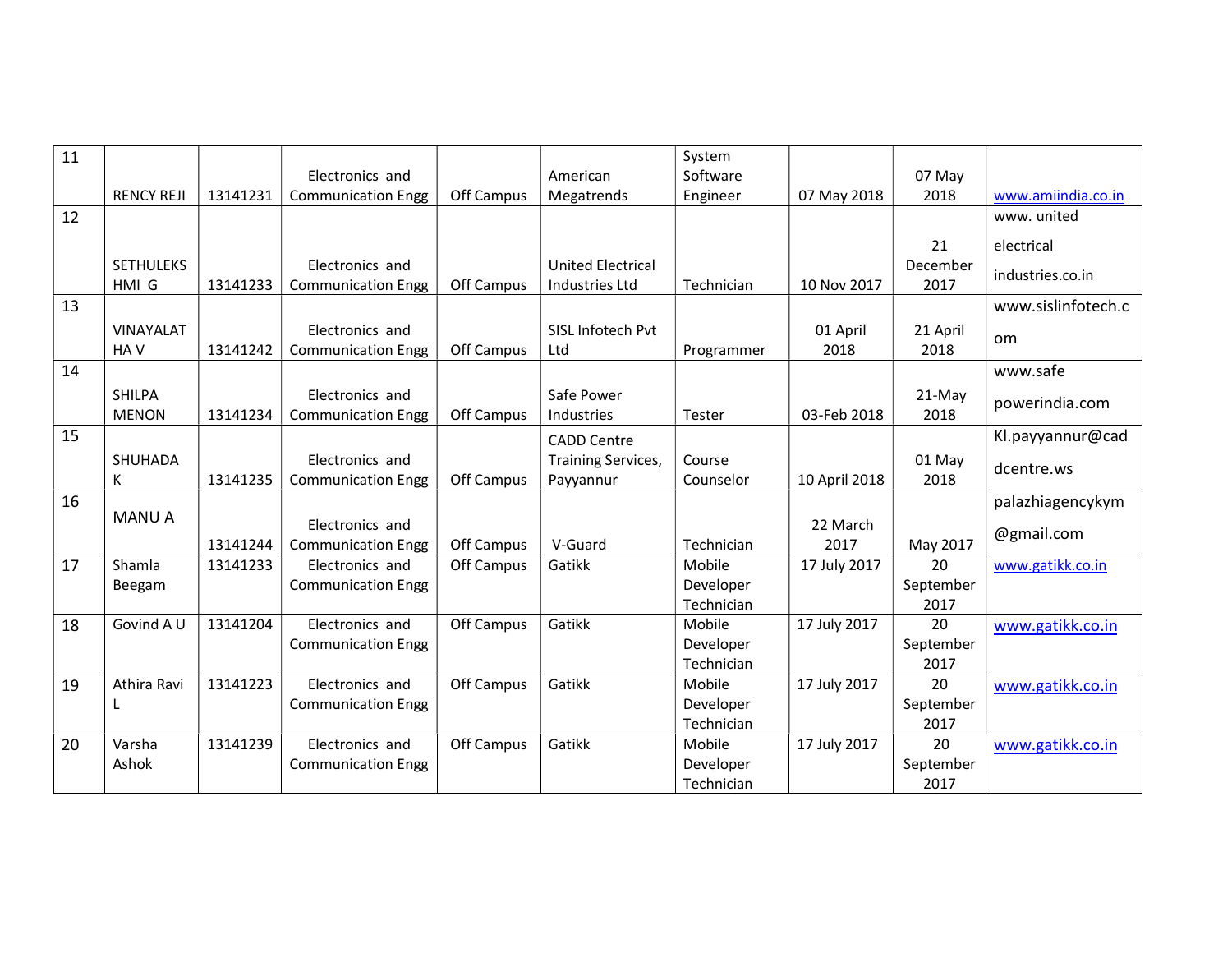| 21 | Titto R       | 13141209 | Electronics and           | Off Campus | Gatikk | Software | 17 July 2017 | 12        | www.gatikk.co.in |
|----|---------------|----------|---------------------------|------------|--------|----------|--------------|-----------|------------------|
|    | Nath          |          | <b>Communication Engg</b> |            |        | Engineer |              | September |                  |
|    |               |          |                           |            |        |          |              | 2017      |                  |
| 22 | Hima          | 13141227 | Electronics and           | Off Campus |        | Software | 17 July 2017 | 12        | www.gatikk.co.in |
|    | Dileep        |          | <b>Communication Engg</b> |            | Gatikk | Engineer |              | September |                  |
|    |               |          |                           |            |        |          |              | 2017      |                  |
| 23 | <b>Binila</b> | 13141226 | Electronics and           | Off Campus | Gatikk | Software | 17 July 2017 | 20        | www.gatikk.co.in |
|    | Mariyam       |          | <b>Communication Engg</b> |            |        | Engineer |              | September |                  |
|    | Boban         |          |                           |            |        |          |              | 2017      |                  |
| 24 | Aswika        | 13141221 | Electronics and           | Off Campus |        | Software | 17 July 2017 | 20        | www.gatikk.co.in |
|    | Komalan       |          | <b>Communication Engg</b> |            | Gatikk | Engineer |              | September |                  |
|    |               |          |                           |            |        |          |              | 2017      |                  |
| 25 | Aparna J      | 13141216 | Electronics and           | Off Campus | Gatikk | Software | 17 July 2017 | 20        | www.gatikk.co.in |
|    | Sukumaran     |          | <b>Communication Engg</b> |            |        | Engineer |              | September |                  |
|    |               |          |                           |            |        |          |              | 2017      |                  |

## PLACEMENT DETAILS 2015-16

|                |                     | <b>University</b> |                  |            |                       |              | Date of          |           |                   |
|----------------|---------------------|-------------------|------------------|------------|-----------------------|--------------|------------------|-----------|-------------------|
|                |                     | Register          |                  |            | Employer              |              | <b>Interview</b> | Date of   |                   |
| Sl.No          | <b>Name</b>         | No                | <b>Disipline</b> | Recruted   | name                  | Designation  |                  | Joining   | Website           |
|                |                     |                   | Electronics and  |            |                       |              |                  |           |                   |
|                |                     |                   | Communication    |            |                       | Verification |                  |           | www.eximiusdesig  |
|                | AKSHAY C            | 13131203          | Engg             | Off Campus | <b>Eximius Design</b> | Engineer     | $1-Nov-16$       | 14-Nov-16 | n.com             |
| $\overline{2}$ |                     |                   |                  |            |                       |              |                  |           |                   |
|                |                     |                   | Electronics and  |            | Avalon                |              |                  |           |                   |
|                |                     |                   | Communication    |            | Technologies, Ba      | Graduate     |                  |           | www.ambitionbox.c |
|                | <b>ARUNKUMAR SL</b> | 13131209          | Engg             | Off Campus | nglore                | Engg         | 07-Mar-16        | 27-Jun-16 | om.               |
| 3              |                     |                   | Electronics and  |            |                       |              |                  |           |                   |
|                |                     |                   | Communication    |            |                       | Software     |                  |           |                   |
|                | DEEPU A             | 13131211          | Engg             | On Campus  | Infosys, Banglore     | Engineer     | 22-Dec-17        | 27-Feb-17 | www.infosys.com   |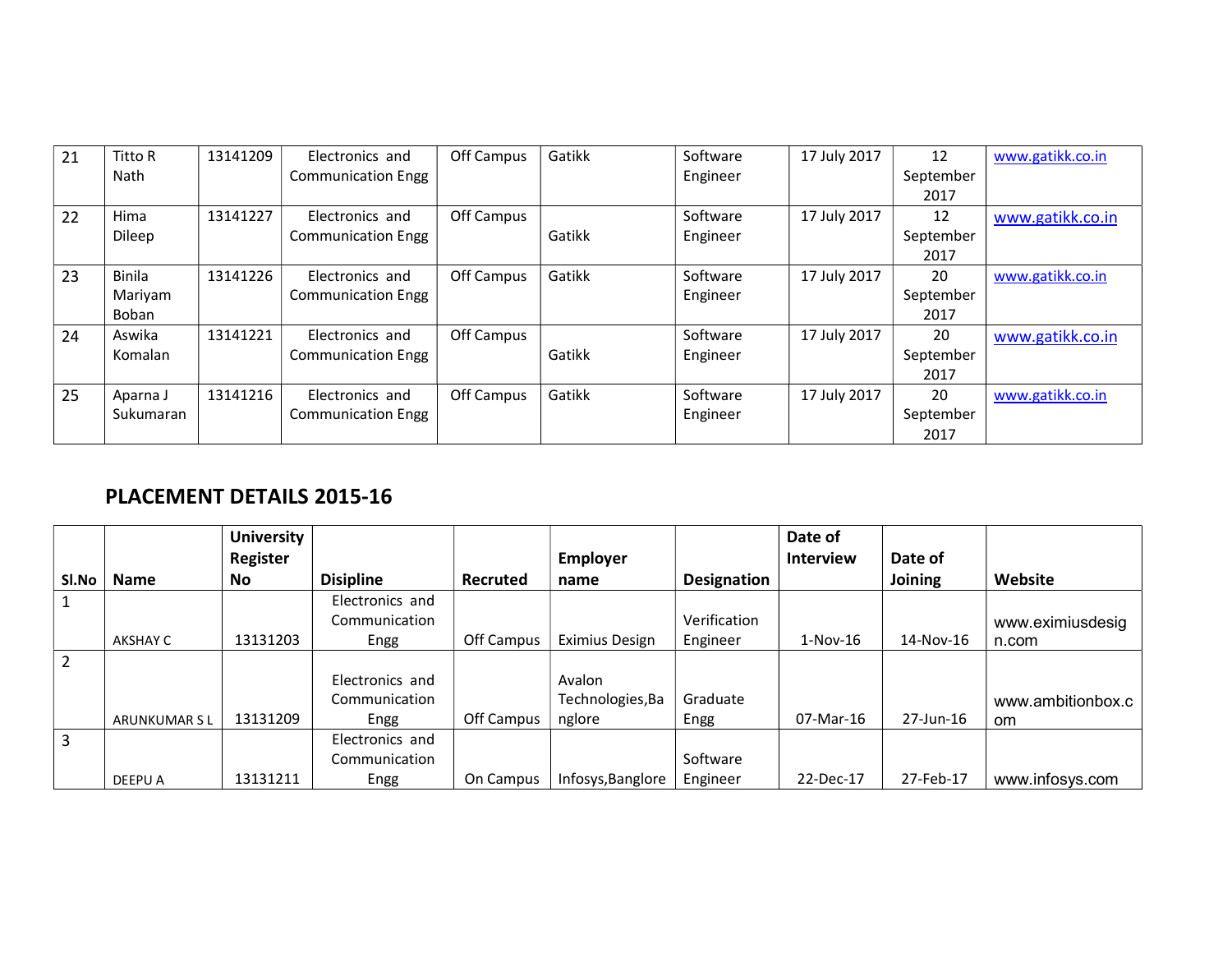| $\overline{4}$ |                    |          | Electronics and |            |                     |                    |             |           |                     |
|----------------|--------------------|----------|-----------------|------------|---------------------|--------------------|-------------|-----------|---------------------|
|                |                    |          | Communication   |            |                     | Software           |             |           | www.inchip          |
|                | SREEJIMOL          | 13131259 | Engg            | On Campus  | In chip Solutions   | Engineer           | 18-Jan-17   | 28-Feb-17 | Solutions.co.in     |
| 5              |                    |          |                 |            | <b>Quest Global</b> |                    |             |           |                     |
|                |                    |          |                 |            | Engg                |                    |             |           |                     |
|                |                    |          | Electronics and |            | Services, Techno    |                    |             |           |                     |
|                |                    |          | Communication   |            | park,               | Trainee            |             |           | www.quest-          |
|                | <b>MANU MOHAN</b>  | 13131216 | Engg            | Off Campus | Trivandrum          | Engineer           | 2-Mar-18    | 26-Mar-18 | qlobal.com          |
| $6\,$          |                    |          | Electronics and |            |                     |                    |             |           |                     |
|                | MOHAMMED           |          | Communication   |            | Cognizant, Coimb    |                    |             |           | www.cognizant.co    |
|                | <b>AYOOB KHAN</b>  | 13131217 | Engg            | On Campus  | athur               | <b>IT Engineer</b> | 23-Jan-17   | 25-Feb-17 | m                   |
| $\overline{7}$ |                    |          | Electronics and |            |                     |                    |             |           |                     |
|                |                    |          | Communication   |            |                     | Embedded           |             |           | www.bigleaponline.c |
|                | <b>RANJITH O</b>   | 13131219 | Engg            | Off Campus | Big Leap, Cochin    | Trainee            | 10-May-16   | 01-Jun-16 | om                  |
| 8              |                    |          | Electronics and |            |                     |                    |             |           |                     |
|                |                    |          | Communication   |            |                     | Software           |             |           | www.inchip          |
|                | ANJALI RAJ         | 1313126  | Engg            | On Campus  | In chip Solutions   | Engineer           | 23-Jan-17   | 23-Feb-17 | Solutions.co.in     |
| 9              |                    |          | Electronics and |            |                     |                    |             |           |                     |
|                |                    |          | Communication   |            | Suhan Tech Pvt      | Software           |             |           | www.indiamart.co    |
|                | <b>SONU ANTONY</b> | 13131221 | Engg            | Off Campus | Ltd                 | Developer,         | 8-Dec-17    | 10-Oct-17 | m                   |
| 10             |                    |          | Electronics and |            |                     | Quality            |             |           |                     |
|                |                    |          | Communication   |            | Cycloids,           | Assurance          |             |           | www.cycloides.co    |
|                | SOORAJ S R         | 13131222 | Engg            | Off Campus | Trivandrum          | Trainee            | 16-Mar-17   | 26-Jun-17 | m                   |
| 11             |                    |          | Electronics and |            |                     | Junior             |             |           |                     |
|                |                    |          | Communication   |            |                     | Software           |             |           | info@ global        |
|                | <b>ANOOP CS</b>    | 13131207 | Engg            | Off Campus | Global upstrem      | Engineer           | 25-Nov-16   | 05-Dec-16 | upstrem.com         |
| 12             |                    |          | Electronics and |            |                     |                    |             |           |                     |
|                |                    |          | Communication   |            | <b>DB Schenker</b>  | Trainee            |             |           | www.dbschenker.c    |
|                | <b>YESUDAS S</b>   | 13131226 | Engg            | Off Campus | LLC, Dubai          | Engineer           | 18-Jan-18   | 28-Feb-18 | <b>om</b>           |
| 13             |                    |          | Electronics and |            |                     |                    |             |           |                     |
|                |                    |          | Communication   |            | Infosys, Trivandr   | Trainee            |             | 24 April  |                     |
|                | <b>ANJALILS</b>    | 13131228 | Engg            | Off Campus | um                  | Engineer           | 23 Feb 2017 | 2017      | www.infosys.com     |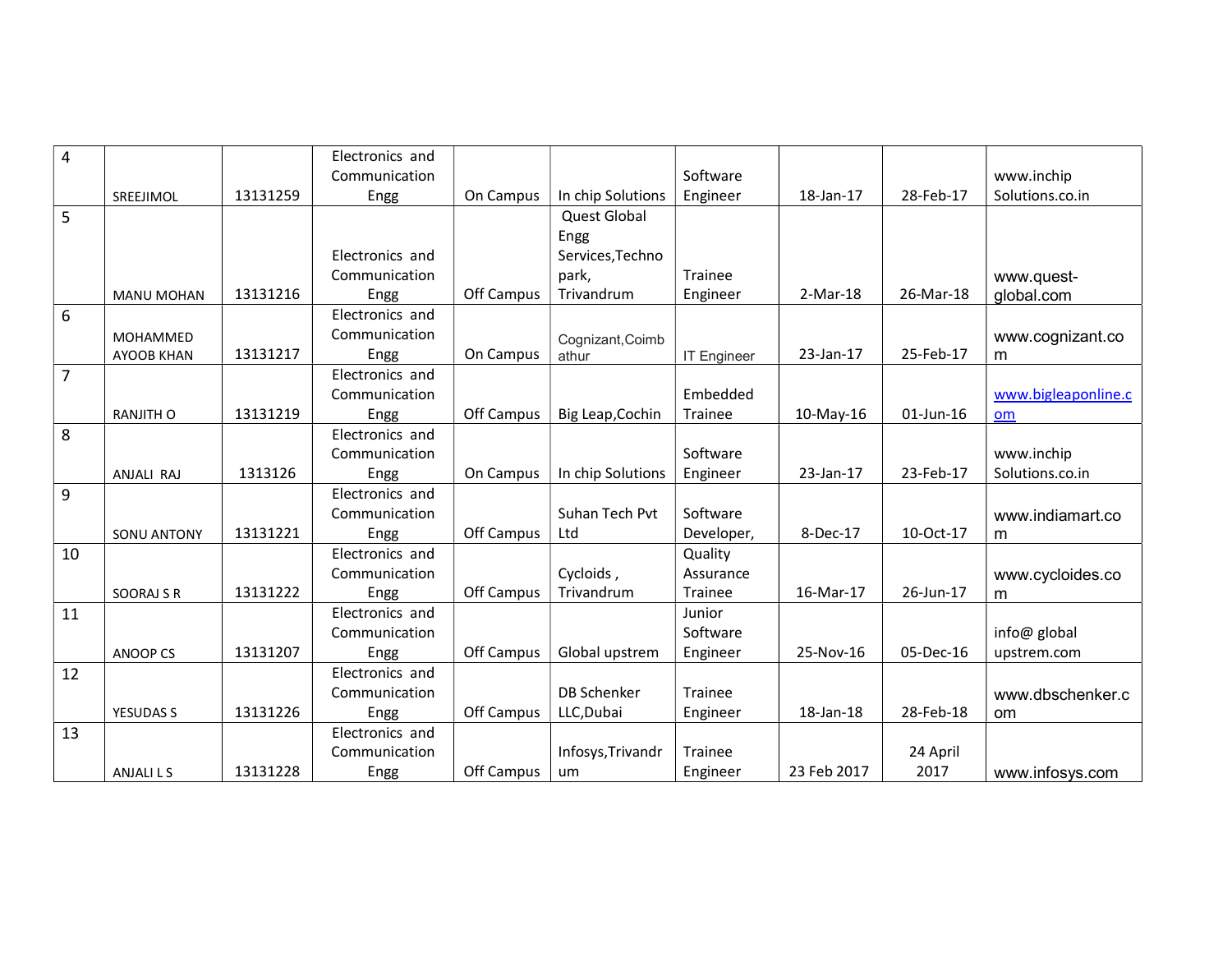| 14 |                      |          | Electronics and |            |                   |                     |               |              |                    |
|----|----------------------|----------|-----------------|------------|-------------------|---------------------|---------------|--------------|--------------------|
|    | ANUSHA               |          | Communication   |            |                   |                     |               |              |                    |
|    | VIJAYAN              | 13131230 | Engg            | On Campus  | Infosys, Banglore | <b>IT Engineer</b>  | 10-Jan-17     | 13-Mar-17    | www.infosys.com    |
| 15 |                      |          | Electronics and |            |                   |                     |               |              |                    |
|    |                      |          | Communication   |            | Technopark, Triv  | Software            |               |              | www.technopark.or  |
|    | <b>ARYASREE S</b>    | 13131231 | Engg            | Off Campus | andrum            | Engineer            | 04-Feb-17     | 03-Jul-17    | g                  |
| 16 |                      |          | Electronics and |            |                   |                     |               |              |                    |
|    |                      |          | Communication   |            | Pioneer Tech      | Software            |               |              | ww.pioneer         |
|    | <b>ABHIJITH A</b>    | 13131200 | Engg            | Off Campus | Solution          | Engineer            | $11$ -July-16 | 01-Aug-16    | techsolution.co.in |
| 17 |                      |          | Electronics and |            |                   | Junior              |               |              |                    |
|    | Gopakumar G          |          | Communication   |            |                   | Software            |               |              |                    |
|    | Pillai               | 13131212 | Engg            | Off Campus | Smart InfvVision  | Engineer            | 13-Jan-17     | 23-Mar-17    | Smart InfvVision   |
| 18 |                      |          | Electronics and |            | Cognicor          |                     |               |              |                    |
|    |                      |          | Communication   |            | Technologies, Er  | Junior Test         |               |              | www.infomagic.co   |
|    | <b>GOPIKA MURALI</b> | 13131237 | Engg            | Off Campus | anakulam          | Engineer            | 10-June-17    | 01-Aug-17    | m                  |
| 19 |                      |          |                 |            | Quest Global      |                     |               |              |                    |
|    |                      |          | Electronics and |            | Engg              |                     |               |              |                    |
|    |                      |          | Communication   |            | Services, Techno  | Trainee             |               |              | www.quest-         |
|    | <b>HARITHATK</b>     | 13131238 | Engg            | Off Campus | park, Trivandrum  | Engineer            | 20-Mar-17     | 29-May-17    | global.com         |
| 20 |                      |          | Electronics and |            |                   |                     |               |              |                    |
|    |                      |          | Communication   |            |                   | Software            |               |              | www.cognizant.co   |
|    | JEENARS              | 13131242 | Engg            | On Campus  | CTS, Chennai      | Engineer            | 15-Jan-17     | 25-Feb-17    | m                  |
| 21 |                      |          |                 |            |                   | Technical           |               |              |                    |
|    |                      |          | Electronics and |            |                   | Support             |               |              |                    |
|    |                      |          | Communication   |            | Bakerhughes       | Engineer            |               |              |                    |
|    | <b>KARTHIKA S</b>    | 13131243 | Engg            | Off Campus | Age, Mumbai       | Trainee             | 4-Mar-17      | 24-Mar-17    | www.bhge.com       |
|    |                      |          | Electronics and |            | L & T             |                     |               |              |                    |
|    |                      |          | Communication   |            | Technologies      |                     |               |              |                    |
|    |                      |          | Engg            |            | and Services,     | Project             |               |              | www.Inttechservice |
| 22 | <b>SNEHAP</b>        | 13131251 |                 | Off Campus | Banglore          | Engineer            | $11$ -July-17 | 09-Aug-17    | s.com              |
|    |                      |          | Electronics and |            |                   |                     |               |              |                    |
|    | KALESH               |          | Communication   |            | Future Cyber      |                     |               |              | www. future        |
| 23 | <b>KRISHNAN R</b>    | 13131215 | Engg            | Off Campus | Tech P Ltd        | <b>HR Assistant</b> | 9-Apr 2016    | 13-June 2016 | cybertech.com      |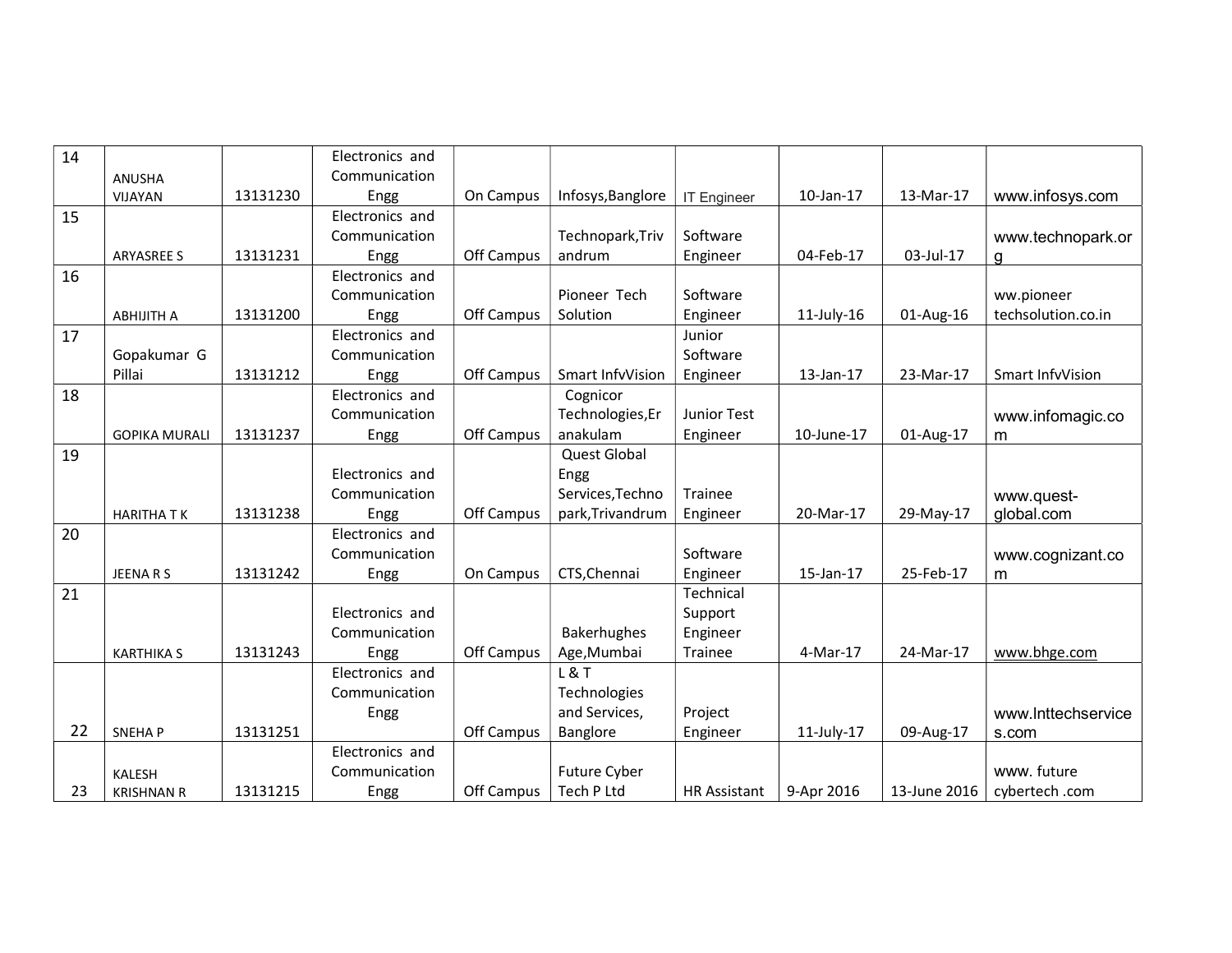## PLACEMENT DETAILS 2014-15

|                |                  | <b>University</b>  |                  |            | <b>Employer</b>    |                    | Date of          | Date of    |                  |
|----------------|------------------|--------------------|------------------|------------|--------------------|--------------------|------------------|------------|------------------|
| SI.No          | <b>Name</b>      | <b>Register No</b> | <b>Disipline</b> | Recruted   | name               | <b>Designation</b> | <b>Interview</b> | Joining    | Website          |
| $\mathbf{1}$   |                  |                    | Electronics and  |            | oxygen             |                    |                  |            |                  |
|                | <b>JASEERA A</b> |                    | Communication    |            | network            | Estimation         | 11 Mar           | 5 May      |                  |
|                |                  | 13121233           | Engg             | Off Campus | solutions LLC      | engineer           | 2017             | 2017       | oxygenme.com     |
| $\overline{2}$ |                  |                    |                  |            |                    | Junior             |                  |            |                  |
|                | <b>RESHMAGR</b>  |                    | Electronics and  |            |                    | Assistant          |                  |            |                  |
|                |                  |                    | Communication    |            |                    | Grade II           |                  | 03-Feb-    |                  |
|                |                  | 13121244           | Engg             | Off Campus | Airport kochi      | <b>Trainee</b>     | 10-Dec-18        | 18         | cial.aero        |
| $\overline{3}$ |                  |                    | Electronics and  |            | Global             | Software           |                  |            |                  |
|                | <b>SAM SAJU</b>  |                    | Communication    |            | <b>Upstrem Pvt</b> | Engineer           |                  | 05 Oct     | info@ global     |
|                |                  |                    | Engg             | Off Campus | Ltd                | Trainee            | 9 Sep 2015       | 2015       | upstream.com     |
| $\overline{4}$ | <b>SWATHY B</b>  |                    | Electronics and  |            |                    |                    |                  |            |                  |
|                | <b>MOHAN</b>     |                    | Communication    |            |                    | Project            |                  | 02-Feb-    | www.cognizant.   |
|                |                  | 13121256           | Engg             | On Campus  | <b>CTS</b>         | Engineer           | 20-Dec-16        | 16         | com              |
| 5              | MOHAMMED         |                    | Electronics and  |            | Oburst             |                    |                  |            |                  |
|                | SHAFEEQ          |                    | Communication    |            | company,           | Project            |                  | $10$ -Jan- |                  |
|                |                  | 13121260           | Engg             | Off Campus | Calicut            | Engineer           | 10-Dec-18        | 18         | www.gburst.com   |
| 6              |                  |                    | Electronics and  |            |                    | Junior             |                  |            |                  |
|                |                  |                    | Communication    |            | Pro Soft           | Software           |                  | $10$ -Aug- | www.prosoft      |
|                | Anshad O K       |                    | Engg             | Off Campus | Solutions          | Engineer           | 18-May-15        | 15         | solutions.co.in  |
| $\overline{7}$ | <b>DEEPIKA</b>   | 13121230           | Electronics and  | Off Campus | national           | Administrativ      | 23 Jan           | 14 Feb     | nationalinsuranc |
|                | <b>DEVARAJ</b>   |                    | Communication    |            | insurance          | e officer          | 2018             | 2018       | eindia.nic.co.in |
|                |                  |                    | Engg             |            | company            |                    |                  |            |                  |
| 8              |                  |                    | Electronics and  | Off Campus |                    | Junior             |                  |            |                  |
|                | <b>AZHARK</b>    |                    | Communication    |            | Zyber info         | Software           | 21-Apr-          | 21-Apr-    |                  |
|                |                  | 13121207           | Engg             |            | solutions          | Engineer           | 2016             | 2016       |                  |
| $\overline{9}$ | <b>ANZINA A</b>  |                    | Electronics and  |            |                    | Web                | 02 Sep           | 27-Oct     | www.bynoedute    |
|                |                  | 13121222           | Communication    | Off Campus | Byno Edu Tech      | developer-         | 2015             | 2015       | ch.com           |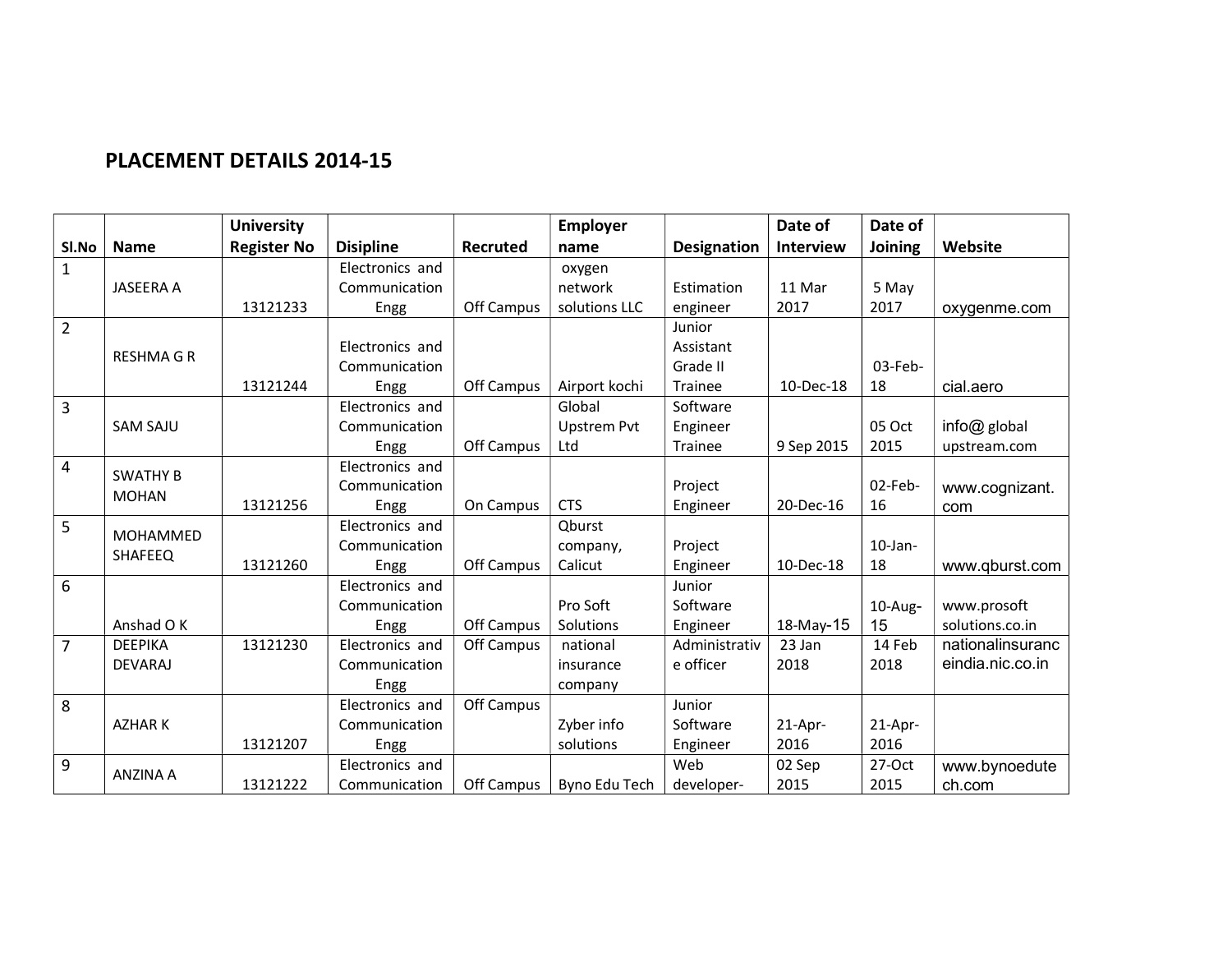|    |                      |          | Engg            |            |               | Trainee    |        |          |               |
|----|----------------------|----------|-----------------|------------|---------------|------------|--------|----------|---------------|
| 10 |                      |          | Electronics and |            | Byno Edu Tech | Web        | 02 Sep | 27-Oct   | www.bynoedute |
|    | <b>HAREESH R</b>     |          | Communication   |            |               | developer- | 2015   | 2015     | ch.com        |
|    |                      | 13121208 | Engg            | Off Campus |               | Trainee    |        |          |               |
|    |                      |          | Electronics and |            | Byno Edu Tech | Web        | 02 Sep | 27-Oct   | www.bynoedute |
|    | <b>ABHIMANYU K</b>   |          | Communication   |            |               | developer- | 2015   | 2015     | ch.com        |
| 11 | <b>RAJ</b>           | 13121200 | Engg            | Off Campus |               | Trainee    |        |          |               |
| 12 | ADRESH               | 13121202 | Electronics and |            | Byno Edu Tech | Web        | 02 Sep | 27-Oct   | www.bynoedute |
|    | <b>MURALI</b>        |          | Communication   |            |               | developer- | 2015   | 2015     | ch.com        |
|    |                      |          | Engg            | Off Campus |               | Trainee    |        |          |               |
| 13 | <b>SREEJITH SL</b>   | 13121215 | Electronics and |            | Byno Edu Tech | Web        | 02 Sep | $27-Oct$ | www.bynoedute |
|    |                      |          | Communication   |            |               | developer- | 2015   | 2015     | ch.com        |
|    |                      |          | Engg            | Off Campus |               | Trainee    |        |          |               |
| 14 | <b>AJINA A</b>       | 13121219 | Electronics and |            | Byno Edu Tech | Web        | 02 Sep | 27-Oct   | www.bynoedute |
|    |                      |          | Communication   |            |               | developer- | 2015   | 2015     | ch.com        |
|    |                      |          | Engg            | Off Campus |               | Trainee    |        |          |               |
| 15 | SULTHANA             | 13121255 | Electronics and |            | Byno Edu Tech | Web        | 02 Sep | 27-Oct   | www.bynoedute |
|    | <b>THAHA</b>         |          | Communication   |            |               | developer- | 2015   | 2015     | ch.com        |
|    |                      |          | Engg            | Off Campus |               | Trainee    |        |          |               |
| 16 | <b>JIJIMOL</b>       | 13121235 | Electronics and |            | Byno Edu Tech | Web        | 02 Sep | 27-Oct   | www.bynoedute |
|    | <b>MATHEW</b>        |          | Communication   |            |               | developer- | 2015   | 2015     | ch.com        |
|    |                      |          | Engg            | Off Campus |               | Trainee    |        |          |               |
| 17 | <b>DIPINA NATH G</b> | 13121259 |                 |            | Byno Edu Tech | Web        | 02 Sep | $27-Oct$ | www.bynoedute |
|    |                      |          | Electronics and |            |               | developer- | 2015   | 2015     | ch.com        |
|    |                      |          | Communication   |            |               | Trainee    |        |          |               |
|    |                      |          | Engg            | Off Campus |               |            |        |          |               |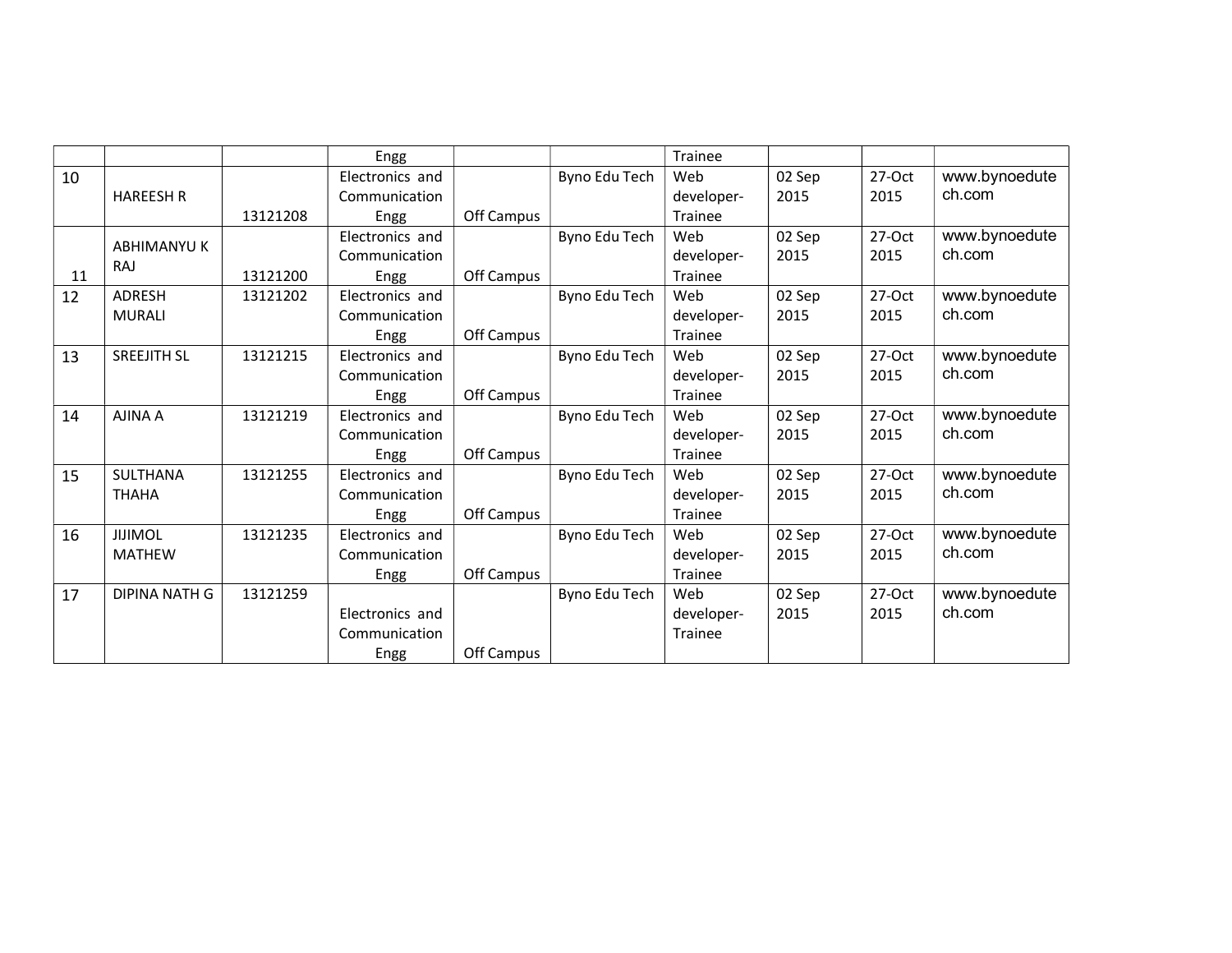# HIGHER STUDIES DETAILS

#### Academic Year 2016-17

| SI <sub>No</sub> | Name of Student    | Name of Institute                     | Programme | <b>DTE Rank</b>   | Gate/CAT/CMAT<br><b>Score</b> | Qualifying<br>Mark % | Category           |
|------------------|--------------------|---------------------------------------|-----------|-------------------|-------------------------------|----------------------|--------------------|
|                  | <b>HIMA DILEEP</b> | College of Engineering Karunagappally | M.Tech    | Spot<br>Admission | $\sim$                        | 72.3                 |                    |
|                  | SARANYA S NAIR     | <b>CUSAT</b>                          | M.Tech    | 3756              |                               | 67.24                | <b>State Merit</b> |
|                  | PARVATHY S         | College Of Engineering Wayanad        | M.Tech    | 2337              |                               | 75.74                | <b>State Merit</b> |

### Academic Year 2015-16

|                |                        |                               |           |                 |                          | Qualifying |                    |
|----------------|------------------------|-------------------------------|-----------|-----------------|--------------------------|------------|--------------------|
|                |                        |                               |           | <b>DTE Rank</b> | Gate/CAT/CMAT            | Mark %     | Category           |
| SI No          | <b>Name of Student</b> | Name of Institute             | Programme |                 | <b>Score</b>             |            |                    |
|                |                        | College of Engineering        |           |                 |                          |            |                    |
| $\mathbf{1}$   | ANANDAKRISHNAN K       | Karunagappally                | M-Tech    | 3705            |                          | 67.07      | <b>State Merit</b> |
|                |                        | <b>College of Engineering</b> |           |                 |                          |            | <b>State Merit</b> |
| $\overline{2}$ | <b>VISHNU P</b>        | Chengannur                    | M-Tech    | 382             | 440.00                   | 68.93      |                    |
|                |                        |                               |           | 2365            |                          | 75.78      | <b>State Merit</b> |
| 3              | ALEESHA AMEER          | <b>CUSAT</b>                  | M-Tech    |                 |                          |            |                    |
|                |                        | <b>College of Engineering</b> |           |                 |                          |            | <b>State Merit</b> |
| 4              | ANJALI S               | Cherthala                     | M-Tech    | 2414            | $\overline{\phantom{0}}$ | 75.52      |                    |
|                |                        | <b>College of Engineering</b> |           |                 |                          |            |                    |
| 5              | <b>DIVYA NP</b>        | Karunagappally                | M-Tech    | 3026            | $\sim$                   | 74.43      | <b>State Merit</b> |
| 6              | NEETHUPRIYA G          | <b>College of Engineering</b> | M.Tech    | Spot            |                          | 66.2       |                    |